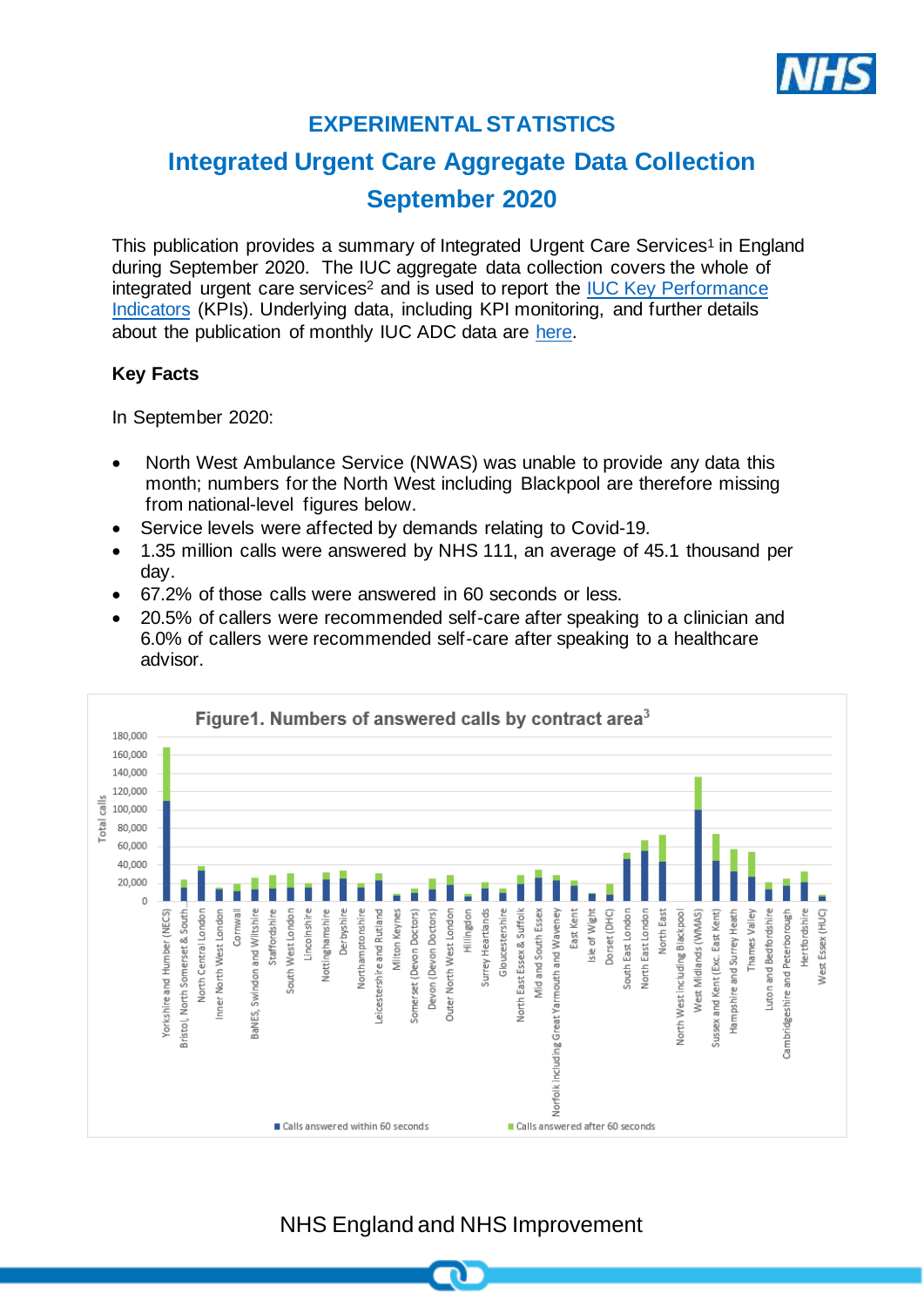#### **Background**

The IUC ADC monitors the effectiveness of fully integrated urgent care services through the NHS 111 single entry point. IUC is the provision of a functionally integrated 24/7 urgent care access, clinical advice and treatment service (incorporating NHS 111 and out of hours services). Organisations collaborate to deliver high quality clinical assessment, advice and treatment to shared standards and processes, with clear accountability and leadership. Central to this is access to a wide range of clinicians; both experienced generalists and specialists. The service also offers advice to health professionals in the community, such as general practitioners, paramedics and emergency technicians, so that no decision needs to be taken in isolation. IUC services include:

- the assessment and management of patients by telephone who have called NHS 111.
- the face-to-face management of patients in any treatment centre (dealing with urgent care), the patient's residence or other location if required.

## **Comparison with the NHS 111 Minimum Data Set**

At the current time, the NHS 111 Minimum Data Set (MDS) remains the official data source, while we work on data quality and completeness of the IUC ADC. The NHS 111 MDS has been published monthly as Official Statistics since February 2012, focusing on a subset of the IUC service both in terms of data items (specifically call handling and dispositions after triage) and coverage. Some definitions in the IUC ADC have been revised to provide better clarity so not all data items are directly comparable to the [NHS 111 MDS September](https://www.england.nhs.uk/statistics/wp-content/uploads/sites/2/2020/10/NHS-111-MDS-Oct-2020-Statistical-Note.pdf) 2020 due to differences in definitions. Users are advised to refer to the specification guidance for each collection which are available [here](https://www.england.nhs.uk/statistics/statistical-work-areas/nhs-111-minimum-data-set/integrated-urgent-care-aggregate-data-collection-iuc-adc/) when interpreting figures.

## **Data Quality**

Data for the IUC ADC are provided by lead data providers for each integrated urgent care service in England. It is the responsibility of commissioners of an IUC service to identify lead providers and ensure that data are supplied each month. While lead providers are responsible for collating and coordinating information for IUC ADC, they are not necessarily contracted to deliver all NHS 111 and out of hours services in the contract area. Integrated Urgent Care is provided by a variety of organisations, including ambulance services, private companies, not for profit organisations and NHS Trusts. The quality of data in this report is therefore dependent upon all parts of the IUC service supplying data to the relevant lead data provider. Where figures reflect activity by more than one IUC service provider, there may be wide variation in the underlying performance of individual parts of the service.

Details of comments received from lead data providers about specific aspects of data quality are provided [here.](https://www.england.nhs.uk/statistics/statistical-work-areas/nhs-111-minimum-data-set/integrated-urgent-care-aggregate-data-collection-iuc-adc/) This include details about missing or incomplete data; we recommend that this information is considered when interpreting results.